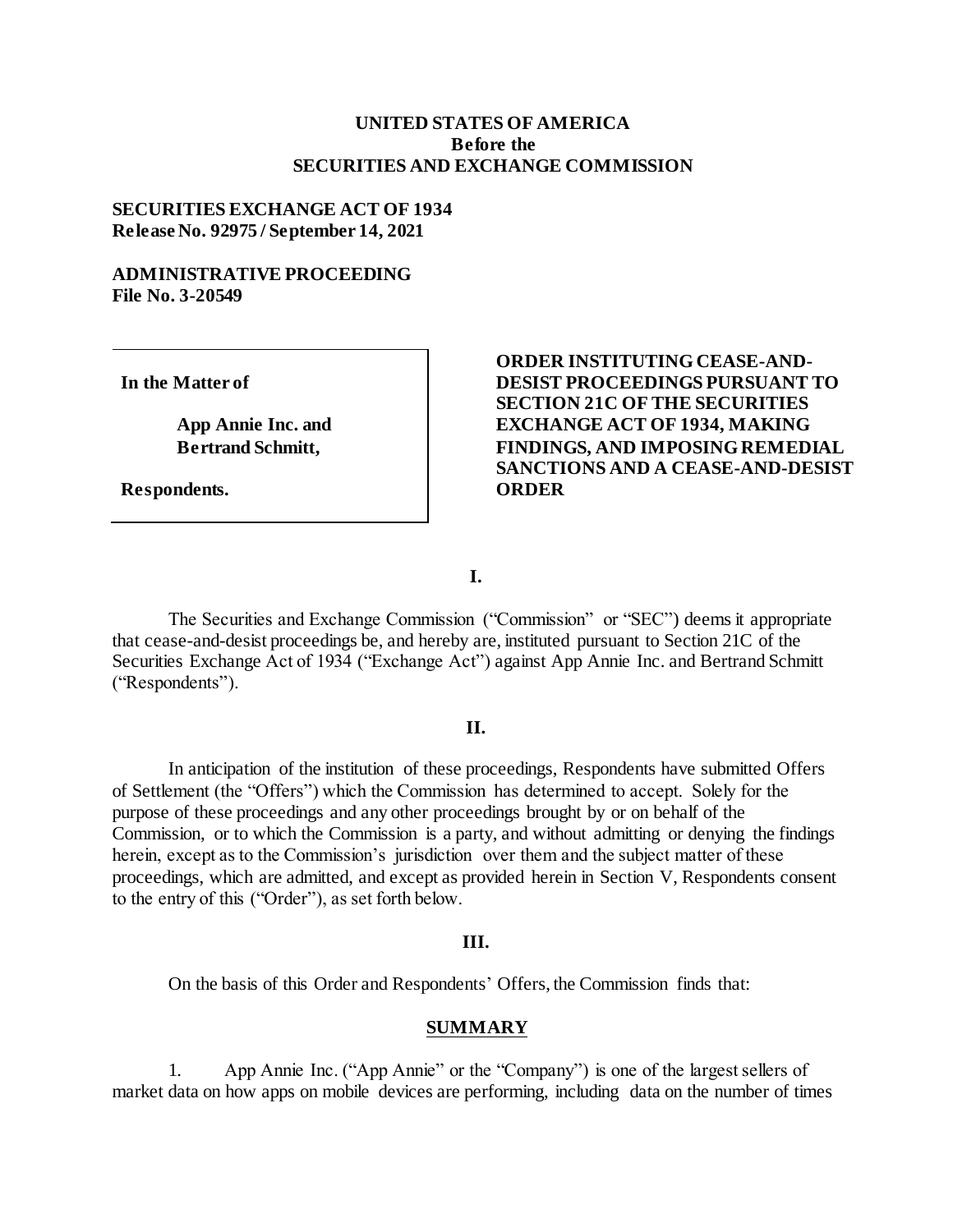a particular company's app is downloaded, the amount of revenue that a company is generating through its app, and how often customers are using that company's app. Trading firms commonly refer to this type of information as "alternative data," i.e., information about companies or investments that is not contained within financial statements or other traditional data sources. Many trading firms pay for subscriptions to alternative data sources like App Annie and use this alternative data in making investment decisions. Between late 2014 and mid-2018 (the "relevant period"), App Annie and its co-founder and former CEO and Chairman Bertrand Schmitt ("Schmitt") violated the antifraud provisions of the federal securities laws by making material misrepresentations about how App Annie's alternative data was derived, and engaging in other deceptive practices, in order to induce trading firms to become and remain subscribers for the purpose of using App Annie's data in their decisions to purchase and sell securities.

2. App Annie provides a free analytics product called "Connect" to companies that offer apps, including public companies, which enables those companies to track how their apps are performing. As a condition of their use of Connect, those companies provide App Annie with their app store credentials to allow App Annie to collect their confidential app performance metrics ("Connect Data"). App Annie tells Connect users that it will generate estimates of appperformance using their Connect Data, but that it will only use Connect Data in aggregated and anonymized form to generate those estimates.

3. App Annie sells estimates of app performance through a separate subscription product called "Intelligence." During the relevant period, more than 100 trading firms paid for Intelligence subscriptions to obtain estimates for use in making investment decisions. App Annie and Schmitt represented to Intelligence subscribers that Intelligence estimates were generated through a statistical model that used aggregated and anonymized Connect Data, and that Connect users had consented to App Annie using their confidential data in this way. Contrary to these representations, however, during the relevant period App Annie used confidential Connect Data, in its non-aggregated and non-anonymized form, to alter Intelligence estimates generated by the statistical model in order to make the estimates closer to Connect users' actual app metrics, and thereby more valuable to App Annie to sell.

4. App Annie and Schmitt also represented to subscribers that the Company had internal controls and processes to prevent the misuse of confidential Connect Data and to ensure that App Annie was in compliance with the federal securities laws. For example, they represented that public companies' Connect Data was not used to generate Intelligence estimates. They understood that, without these representations, trading firm subscribers would not have purchased or used App Annie's Intelligence estimates in making their trading decisions. During most of the relevant period, however, App Annie did not have effective internal controls and in fact used certain public companies' Connect Data to generate Intelligence estimates.

5. Through their misrepresentations and other deceptive practices, App Annie, led by Schmitt, misled Intelligence subscribers about how the Company's Intelligence estimates were generated during the relevant period. As a result of their misconduct, App Annie and Schmitt violated Section 10(b) of the Exchange Act and Rule 10b-5 thereunder.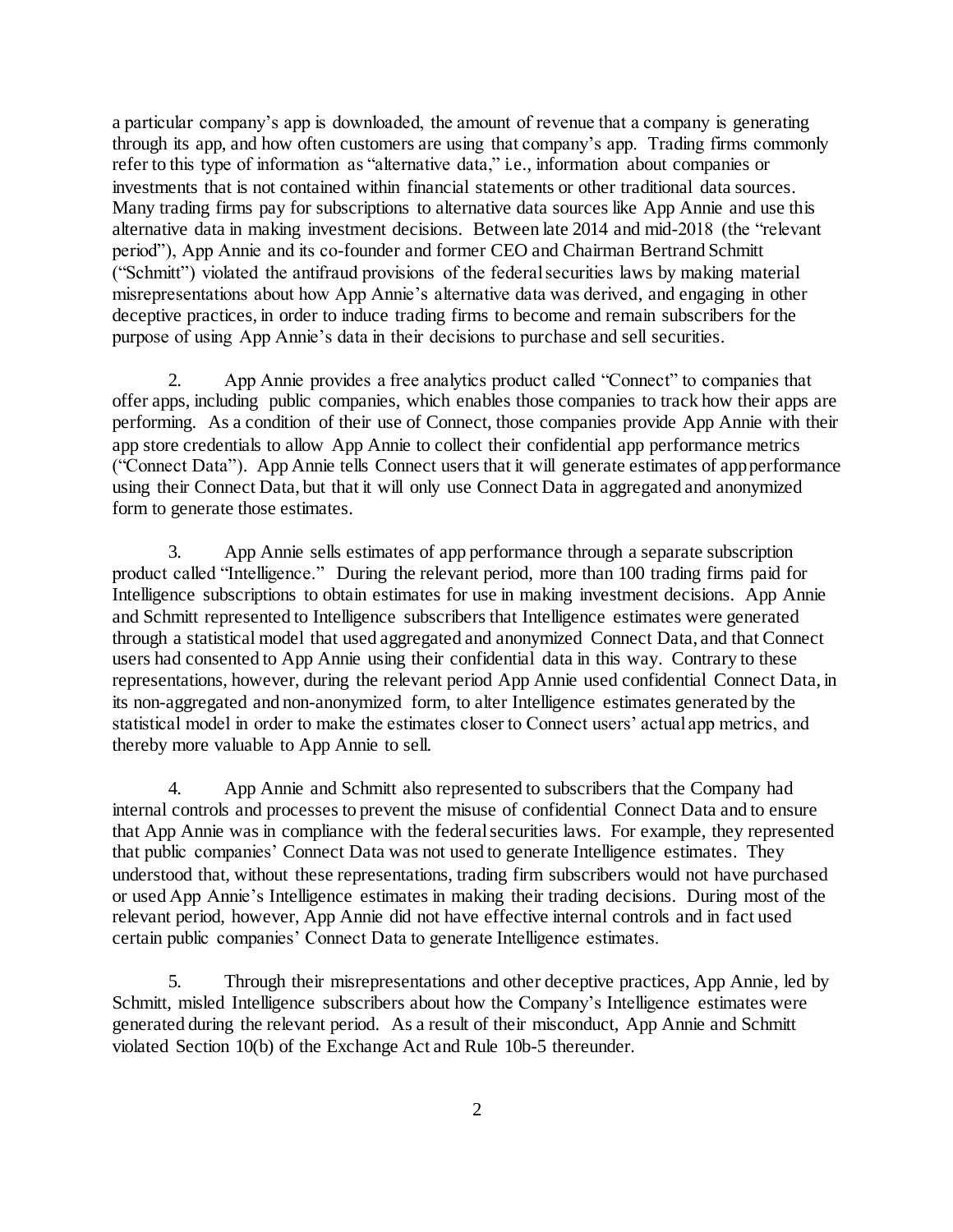#### **RESPONDENTS**

6. **App Annie Inc.** is a private Delaware corporation with its principal place of business in San Francisco, California. The Company was co-founded in 2010 by Bertrand Schmitt. During the relevant period, App Annie had between 250 and 400 employees, located in multiple offices around the world. Since its founding, App Annie has sold estimates of companies' app revenue, app downloads, and app usage to companies that offer apps and to trading firms, and has become a leading alternative data provider with respect to mobile app performance data. App Annie has advertised that it provides the most accurate app performance estimates in the industry because it is able to access confidential app performance metrics from over a million apps that are connected to its free app analytics product, Connect.

7. **Bertrand Schmitt** is a co-founder of App Annie and was its CEO from 2010 until June 2018, when he resigned and the Board replaced him as CEO. Schmitt served as Chief Strategy Officer of App Annie from June 2018 until January 2020, when his employment was terminated. Schmitt also was formerly a member of the Board of Directors and served as Chairman of the Board from the Company's founding until January 2021, when he stepped down as Chairman. Schmitt, 45 years old, is a resident of Mercer Island, Washington.

#### **FACTS**

#### **A. Background**

8. Many companies – including publicly traded companies in the entertainment, gaming, social media, travel, fitness, food, and retail sectors – make apps available for their customers to download and use on their mobile devices, including smartphones and tablets. Many of these companies also sell products, services, or advertisements through their apps. Details concerning how often a company's app is downloaded, how much revenue is generated by app purchases and in-app purchases, and how often its app is used is confidential, nonpublic data belonging to the company, and often is material to a public company's financial performance and stock price.

9. Since its founding, App Annie has offered a free app analytics product called "Connect" (formerly called "Analytics") to companies that offer apps. Connect enables these companies to visualize and track how their apps are performing. In order to use the Connect product, companies provided App Annie with their app store login credentials so that App Annie could collect their confidential app performance data.

10. During the relevant period, App Annie did not enter into individual contracts with Connect users; rather, it was bound by the Terms of Service posted on its website, which described how App Annie could use the confidential app performance data collected with the Connect users' app store credentials.

11. Schmitt understood that companies would not sign up to use the Connect product unless App Annie promised that their confidential app performance data would not be disclosed to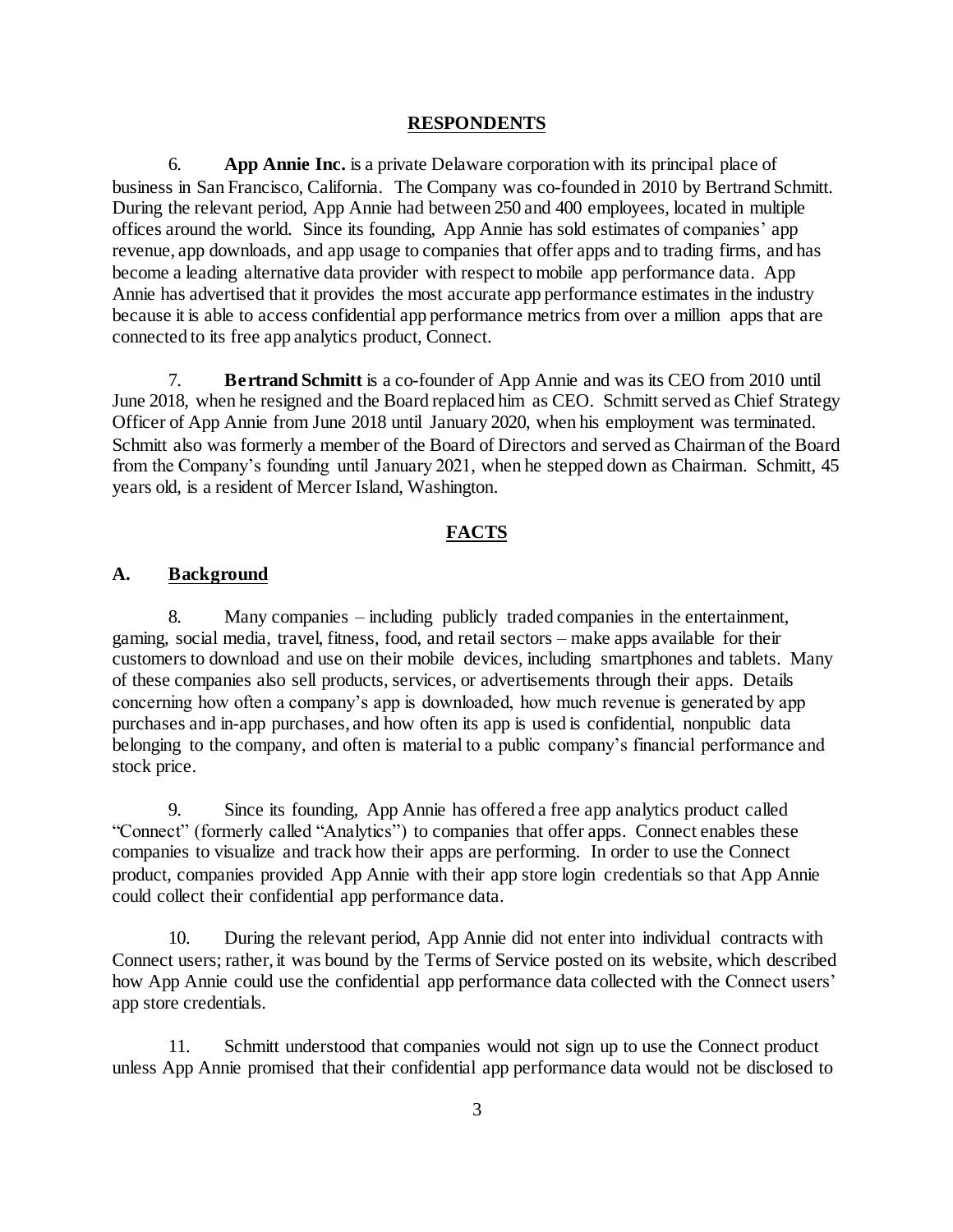third parties. As a result, Schmitt and others at App Annie designed the Terms of Service to assure Connect users that there would be limitations on the ways that App Annie could use their data. Specifically, the Terms of Service stated that App Annie could use Connect Data to generate "estimates" of how apps in certain categories were performing, but that the estimates would be generated by App Annie's statistical model "from aggregated pools of information" in order to make their data "non-identifiable."

12. In communications with Connect users, App Annie employees made similar representations about the limited way in which data collected from Connect users could be used by the Company. For example, App Annie representatives were trained to respond to inquiries from Connect users about how their data would be used by representing that Connect Data would be "aggregated" and "anonymized" before being entered into a "statistical model" that generated "estimates."

13. App Annie's business model relied on selling estimates of how apps belonging to certain companies were performing. App Annie sold these estimates through a paid subscription product called "Intelligence," which included "Store Intelligence" (for estimates of app revenue and app downloads) and "Usage Intelligence" (for estimates of app usage). Paying subscribers were companies that offered apps and trading firms, such as hedge funds. During the relevant period, substantially all of App Annie's revenue was derived from selling Intelligence estimates to these subscribers.

# **B. App Annie and Schmitt Encouraged Trading Firms to Use Its Estimates in Making Investment Decisions**

14. As part of their investment decision-making process, many trading firms subscribe to alternative data sources. Alternative data can include data compiled from mobile devices, financial transactions, satellites, public records, and the internet, among other sources. During the relevant period, App Annie became the leading alternative data provider with respect to mobile app performance data. App Annie advertised that, just as Nielsen provided market data for television ratings and Comscore provided market data for websites, App Annie was the leader in providing market data for mobile apps.

15. During the relevant period, more than 100 trading firms paid for App Annie's Intelligence subscription products in order to obtain estimates of how apps belonging to certain companies were performing, and App Annie encouraged trading firms to make investment decisions based on Intelligence estimates. For example, App Annie's marketing materials encouraged "investors" and "finance professionals" to use Intelligence estimates to "inform their investment strategy." App Annie's website claimed that investors could "make more informed decisions about existing positions" by "benchmark[ing] the performance of public app companies against key metrics including user engagement, revenue and growth." Schmitt occasionally participated in meetings with existing and prospective trading firm subscribers, and some of the materials used in these meetings pitched that Intelligence estimates could help with "financial modeling," "sharpen earnings forecasts with estimated downloads and revenue inputs," and "identify investment opportunities." Schmitt approved many of these marketing materials.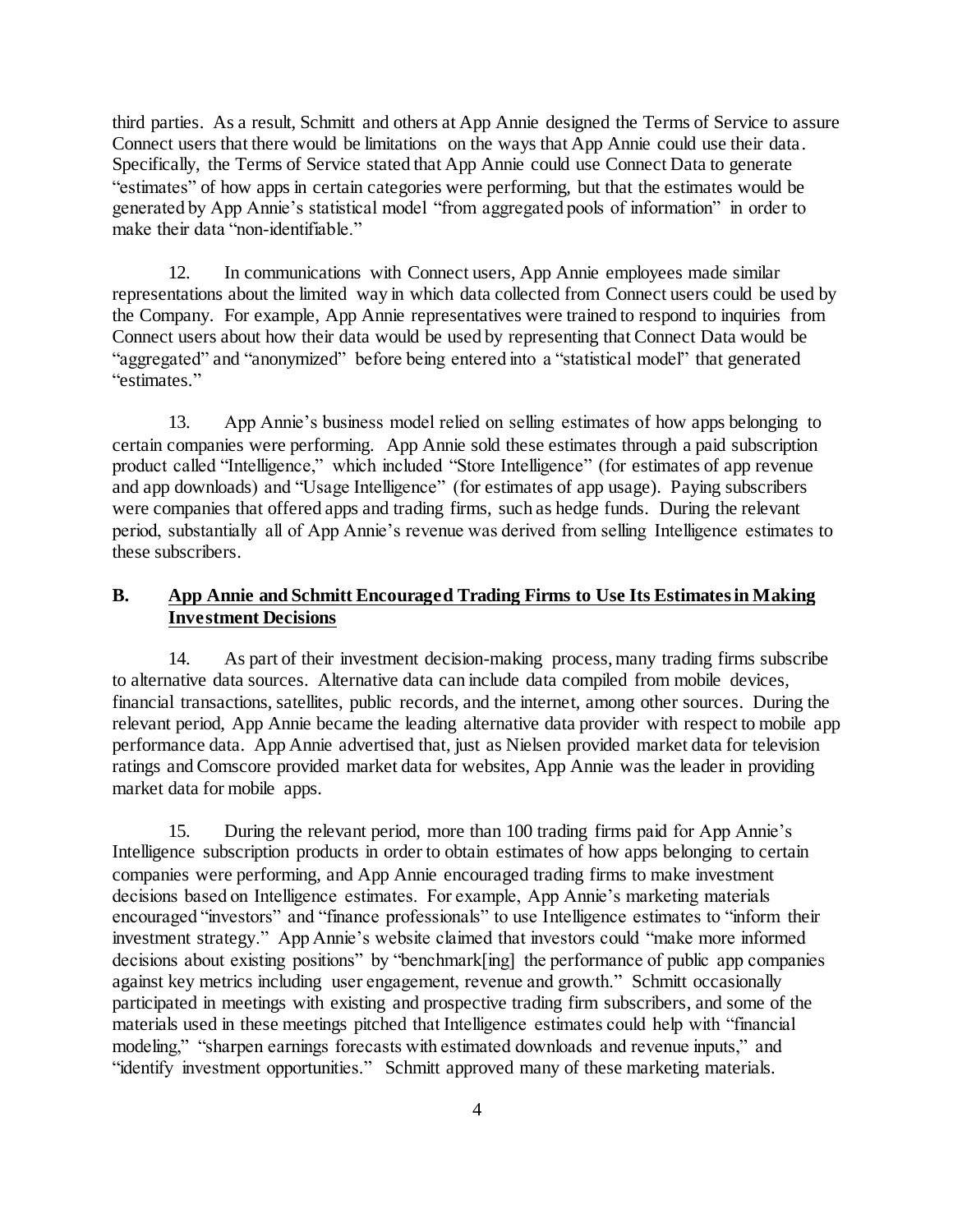16. App Annie's sales representatives and customer success representatives (whose role was to retain and up-sell existing customers) encouraged prospective and existing trading firm subscribers to make investment decisions based on Intelligence estimates and presented "investor case studies" that touted how closely App Annie's estimates correlated with certain public companies' publicly reported metrics and stock prices. App Annie hired customer success representatives with trading firm experience to build relationships with these subscribers and to demonstrate how to generate value from their Intelligence subscriptions. For example, these representatives generated and shared "use case" ideas for how trading firms could use Intelligence estimates to trade ahead of upcoming earnings announcements.

17. During the relevant period, trading firms told Schmitt and others at App Annie that they were making investment decisions based on Intelligence estimates, and trading firms were in fact buying and selling securities based on estimates they purchased from App Annie. Based on his understanding of the value that trading firms were deriving from Intelligence estimates, Schmitt had App Annie charge trading firms a higher subscription price than other Intelligence subscribers.

## **C. App Annie and Schmitt Assured Trading Firms and Connect Users that App Annie's Use of Confidential Data Complied with the Federal Securities Laws**

18. Throughout the relevant period, Schmitt understood it was material to trading firms' decisions to use App Annie's estimates for investment purposes both that the Intelligence estimates they were purchasing did not constitute material nonpublic information under the federal securities laws and that App Annie was using Connect Data in a way that was consistent with Connect users' consent.

19. Schmitt reassured App Annie's customer-facing employees (such as those in the Sales, Marketing, and Customer Success departments) and many of App Annie's trading firm subscribers that the Company abided by its Terms of Service by affirming that Intelligence estimates were derived through a statistical model that utilized "aggregated" and "anonymized" Connect Data combined with certain publicly available information.

20. Schmitt and others at App Annie provided additional reassurance to trading firm subscribers by representing that the Company had processes and internal controls in place to ensure that it was not selling them material nonpublic information in violation of the federal securities laws. For example, they represented that the Company was conducting regular reviews to ensure compliance with legal requirements governing the handling and use of material nonpublic information. Schmitt made similar representations at meetings with trading firms and at trading firm conferences.

21. App Annie and Schmitt made these representations as part of an effort to sell Intelligence subscriptions to trading firms, in response to diligence questionnaires from trading firms, or to persuade trading firm subscribers not to switch to App Annie's competitors.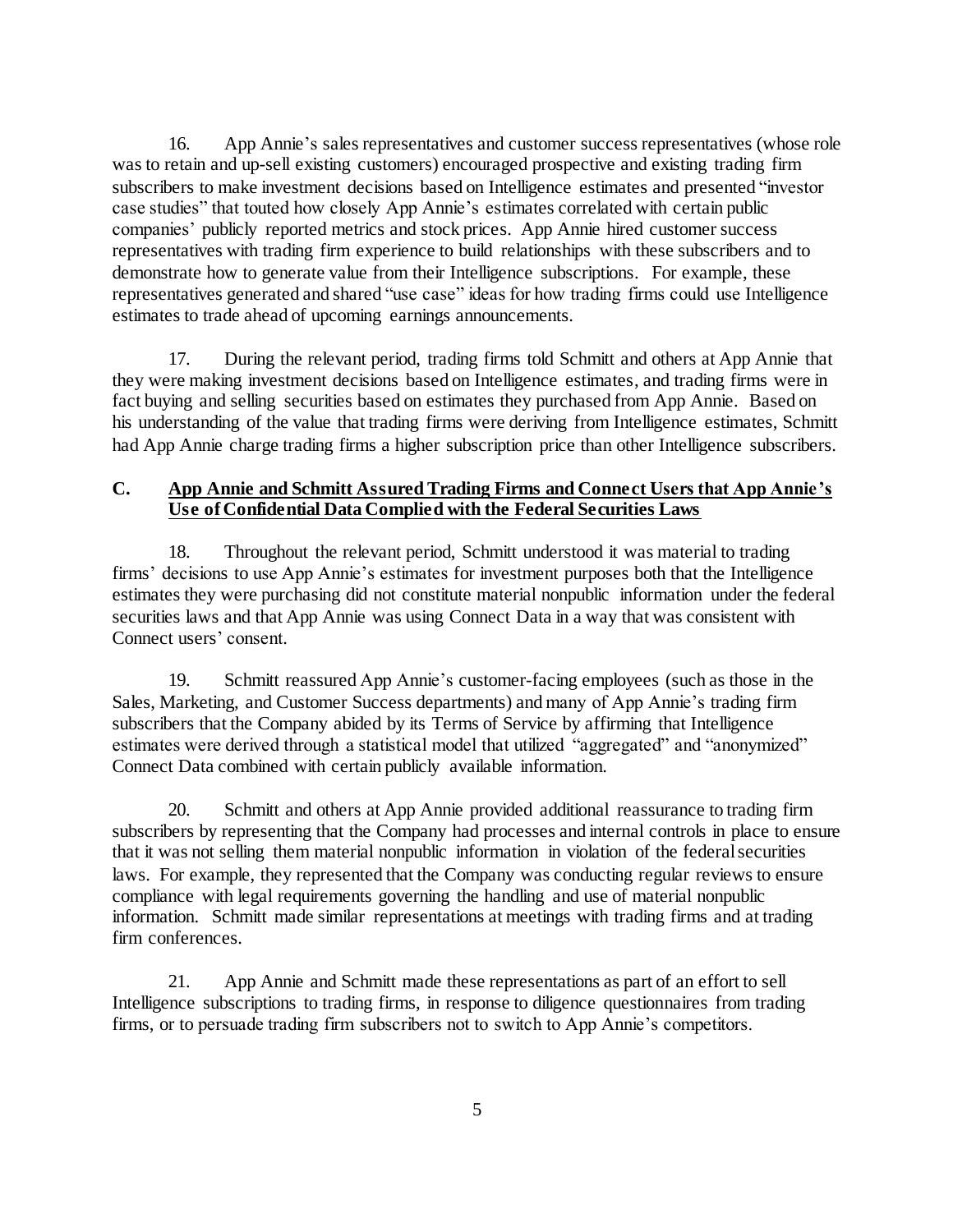22. Yet during the relevant period, the Company did not have effective internal controls and did not conduct regular compliance reviews, and representations to the contrary were false and misleading.

# **D. App Annie Failed to Exclude Confidential Public Company Data from its Estimate Generation Process**

23. In or around late 2014, Schmitt and App Annie began representing to trading firms that were prospective or existing Intelligence subscribers that the Company had internal controls in place to prevent App Annie from selling material nonpublic information it obtained from public companies to Intelligence subscribers. For example, App Annie represented that public company Connect Data was not used by the Company's statistical model to generate Intelligence estimates.

24. While Schmitt agreed, around this time, to an internal policy whereby certain public company Connect Data would be excluded from the Company's statistical model, he failed to direct anyone at App Annie to document any such policy until April 2017. When App Annie first documented a policy restricting the use of public company Connect Data in April 2017, the policy only required that the statistical model exclude app *revenue* data from *certain* public companies (*i.e.*, those whose app revenue exceeded 5% of the company's total revenue), and placed no limitations on the input of app *download* and app *usage* data from public companies into the statistical model.

25. Even after the policy was documented in April 2017, Schmitt and App Annie failed to take steps to ensure that the policy was properly implemented. It was only in June 2018, after the Company learned of the SEC's investigation, that App Annie amended the policy to fully exclude public company Connect Data from its estimate generation process and took steps to implement the amended policy.

26. During the relevant period, Schmitt repeatedly assured other App Annie executives that the Company's use of confidential Connect Data complied with the federal securities laws because a policy prohibiting the use of certain public company Connect Data in preparing estimates was in place and was being followed. Schmitt and others at App Annie gave similar assurances to trading firm subscribers in response to inquiries about what internal controls App Annie had in place to prevent the sale of material nonpublic information. They also gave similar assurances to Connect users that were public companies in response to inquiries about how their data would be used by App Annie. However, these representations about App Annie's internal controls were not accurate and all app download data, all app usage data, and certain app revenue data from public companies were used in App Annie's statistical model to generate Intelligence estimates during the relevant period.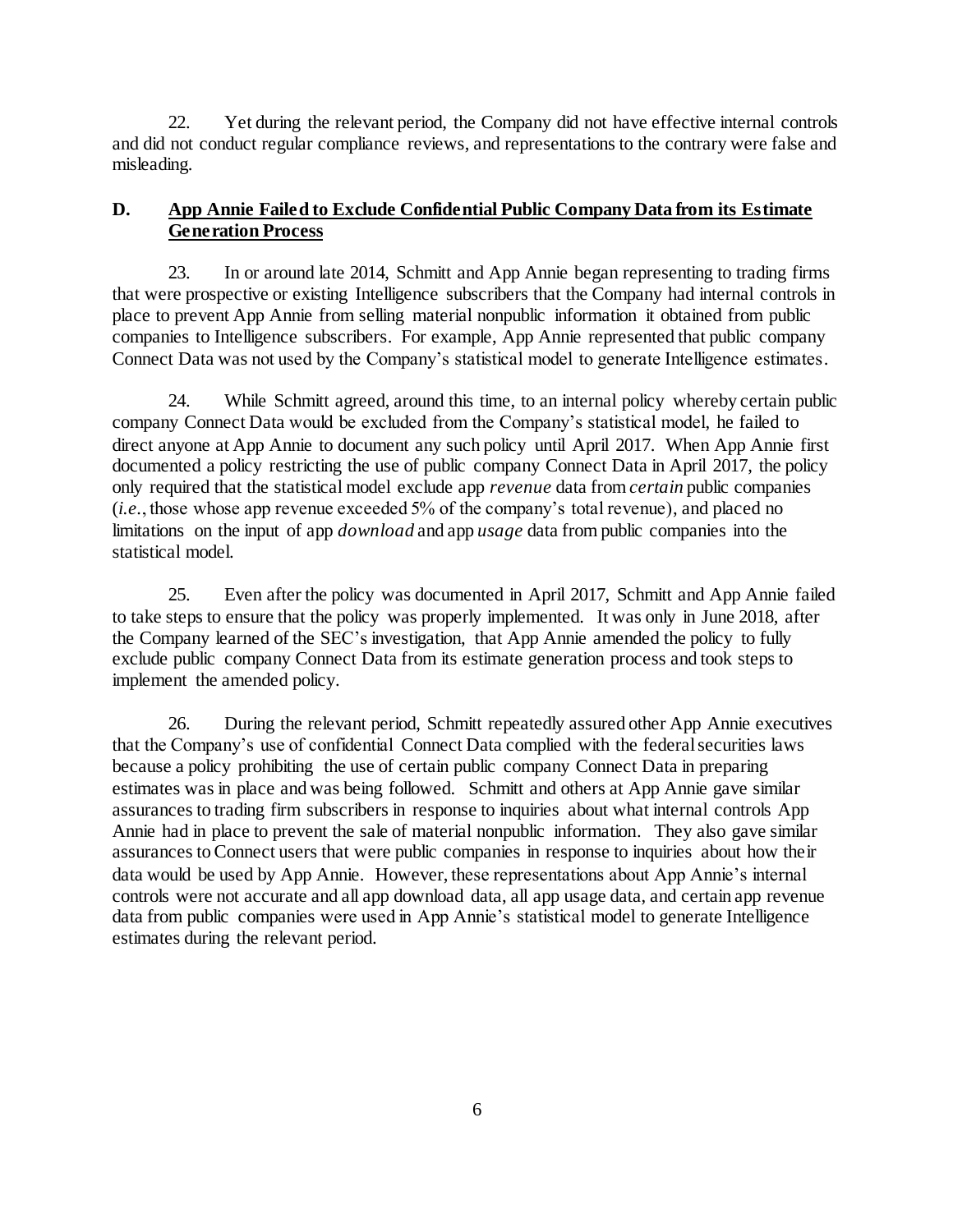## **E. Schmitt Approved App Annie Employees' Use of Non-Anonymized and Non-Aggregated Confidential Data to Alter Estimates**

27. As App Annie's co-founder and CEO, Schmitt was closely involved in building the products that the Company offered during the relevant period, including its free Connect product and its paid Intelligence products.

28. Schmitt was viewed as a "Product CEO" by employees, and Schmitt remained closely involved in major decisions about the Store Intelligence product in particular, even as the Company grew in size and began offering additional paid products. During the relevant period, Schmitt was considered the Company's expert on the statistical model underlying the Store Intelligence product because he had helped develop it.

29. Given its importance to the success of the Company, Schmitt was acutely focused on how close App Annie's Intelligence estimates were to actual app performance figures, as this was the primary way that App Annie could distinguish itself from competitors and increase its subscription revenues. App Annie carefully tracked how close the Company's Intelligence estimates were to actual app performance figures by comparing the estimates to actual confidential Connect Data. App Annie regularly touted to prospective Intelligence subscribers that its estimates of top-ranked apps' performance were the most accurate in the industry, with 80% to 90% of its estimates within 20% of actual figures.

30. Schmitt instructed App Annie employees to attract as many companies offering apps as possible to its Connect service so that App Annie could collect more actual app performance data and thereby improve the accuracy of its Intelligence estimates. Behind the scenes, however, Schmitt also directed a small number of employees to use actual app performance data in ways that were prohibited by the Connect Terms of Service to force the model-generated Intelligence estimates closer to the actual figures before they were delivered to subscribers.

# **Schmitt Approved App Annie's Creation and Use of a Manual Estimate Alteration Process**

31. Beginning at least in 2014, in an effort to make the Intelligence estimates closer to the actual app performance metrics, App Annie created a manual process whereby a "Delivery Team," which consisted of a subset of App Annie engineers based in Beijing, China, made manual alterations to estimates generated by the statistical model before they were delivered to Intelligence subscribers. Schmitt was aware of and approved the creation and use of this manual alteration process.

32. The Delivery Team manually altered the estimates for apps that were of greatest interest to App Annie's highest-paying subscribers. When App Annie received complaints from subscribers about the inaccuracy of a particular company's app performance estimates, the Delivery Team was tasked with improving the estimates through this manual process.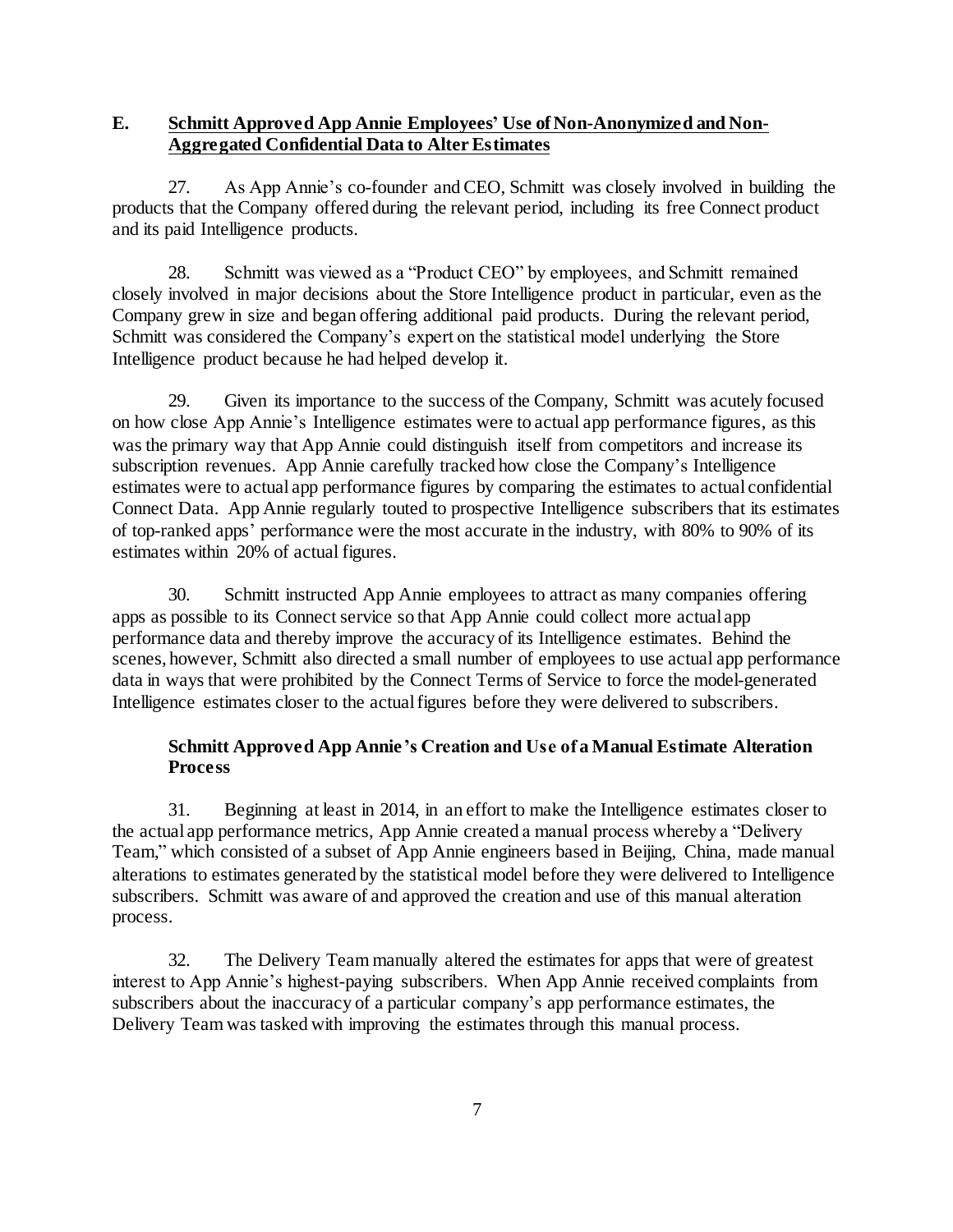33. To make these manual alterations, the Delivery Team looked at confidential Connect Data, including public company app performance data. The Delivery Team was not trained or supervised by anyone in the Company's Data Science group and did not document which estimates were adjusted or what changes were made. There was no statistical basis for these post-model alterations. The only purpose of these alterations was to make the estimates closer to the actual metrics.

34. Schmitt approved the creation and use of this manual alteration process because he believed it was cheaper and more effective at making the estimates closer to the actual results than a process that would have complied with the Connect Terms of Service, such as having data scientists research and implement improvements to the statistical model itself.

35. These manual alterations continued throughout the relevant period. Whenever Schmitt had concerns about the Intelligence estimates deviating too far from the actual app performance figures, he expanded these practices and more Delivery Team engineers were hired to engage in manual alterations for a greater number of apps.

36. Schmitt and the Delivery Team never shared with other App Annie executives, Intelligence subscribers, Connect users, or customer-facing employees (such as those in Sales, Marketing, or Customer Success) what this manual alteration process actually entailed. Some employees were told there was a "QA" (Quality Assurance) process relating to the delivery of estimates, but they were not told this involved manually altering estimates based on actual nonaggregated and non-anonymized Connect Data.

## **Schmitt Approved App Annie's Creation and Use of an Automated Estimate Alteration Process for Apps Belonging to Connect Users**

37. Beginning in or around mid-2015 and throughout 2016, despite the manual alterations described above, Schmitt and others at App Annie became increasingly concerned that the Store Intelligence estimates were deviating too far from the actual app performance figures of Connect users. Increasing numbers of App Annie subscribers complained about the estimates' lack of accuracy and moved to App Annie's competitors, putting the Company's revenue at risk.

38. Schmitt brought this issue up frequently at internal meetings and directed the Company's Chief Data Scientist to investigate ways to improve the statistical model underlying the Store Intelligence product so that it would produce estimates that were closer to the actual app performance figures of Connect users.

39. In or around mid-2016, the Chief Data Scientist proposed an overhaul of the Store Intelligence statistical model to improve the accuracy of the estimates it generated. Schmitt rejected the proposal because he believed it would be too expensive and time-consuming to implement, and would result in only modest improvements to the estimates. Instead, Schmitt worked with an employee responsible for the Intelligence product to explore other options for making the estimates closer to the actual Connect Data, and in or around October 2016, approved the addition of a new step in the Store Intelligence estimate delivery process called "error-halving."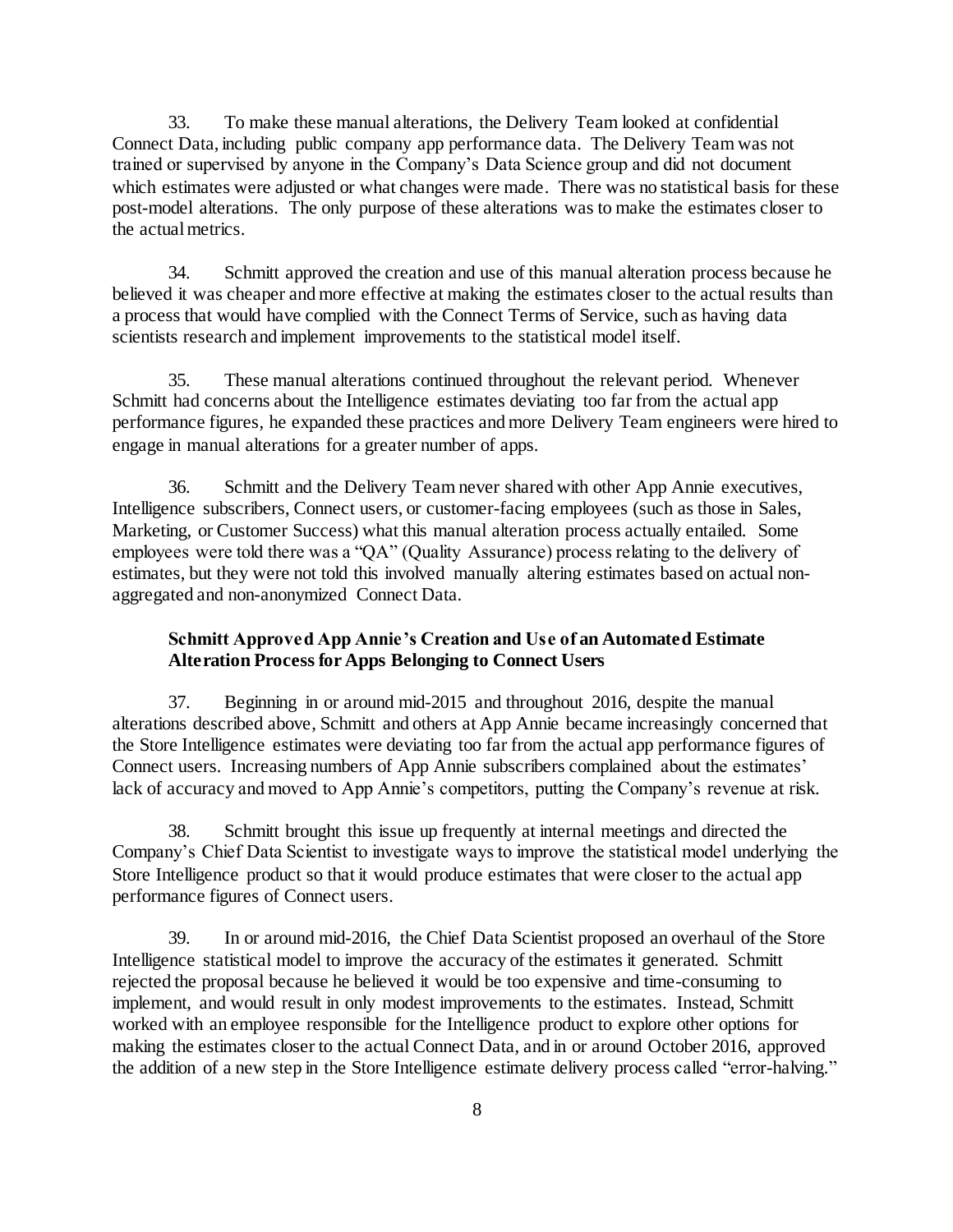40. Error-halving compared the model-generated estimates for apps belonging to Connect users with the actual performance figures for those apps (e.g., confidential revenue and download numbers that App Annie had collected for those apps using the Connect users' app store credentials), and then automatically adjusted the model-generated estimates for those apps to be closer to their actual numbers. Specifically, if the difference between the estimate generated by the model and the actual performance figure for the app was larger than a certain threshold percentage approved by Schmitt, App Annie cut the difference by half and replaced the model-generated estimate with the more accurate number.

41. Schmitt understood that error-halving made the final Intelligence estimates systematically closer to the actual numbers through post-model alterations that directly relied on Connect Data (including public company data) in a non-aggregated and non-anonymized form, rather than through a statistical estimation process.

42. Schmitt sought the Chief Data Scientist's assistance in implementing error-halving, but the Chief Data Scientist refused because it was not grounded in data science. The Chief Data Scientist informed Schmitt that he did not believe post-model alterations to app estimates were appropriate because improvements to the accuracy of the model-generated estimates should only be made through adjustments to the statistical model itself in order to improve its predictive power.

43. With Schmitt's approval but without the involvement of anyone from the Data Science team, Delivery Team engineers in Beijing implemented error-halving gradually over several months, between March 2017 and June 2017, to avoid detection by App Annie's Intelligence subscribers.

44. Schmitt and the Delivery Team did not share this estimate alteration process with other App Annie executives, Intelligence subscribers, Connect users, or customer-facing employees (such as those in Sales, Marketing, or Customer Success).

# **F. Schmitt Failed to Disclose the Deceptive Practices While He and Others at App Annie Continued to Disseminate Misrepresentations About the Estimate Generation Process**

45. Even as App Annie employees were engaging in estimate alteration practices using non-aggregated and non-anonymized Connect Data, Schmitt and others at App Annie continued to falsely represent to trading firm subscribers and to Connect users that Intelligence estimates were generated by a statistical model that used Connect Data in "aggregated" and "anonymized" form. Schmitt knew and approved of employees describing App Annie's estimate generation process in this way, and was aware that employees were repeating these misleading claims in their communications with Intelligence subscribers and Connect users.

46. Schmitt knew, or was reckless in not knowing, that trading firm subscribers were purchasing Intelligence estimates based on App Annie's material misrepresentations and other deceptive practices concerning the estimates, and were doing so for the purpose of buying and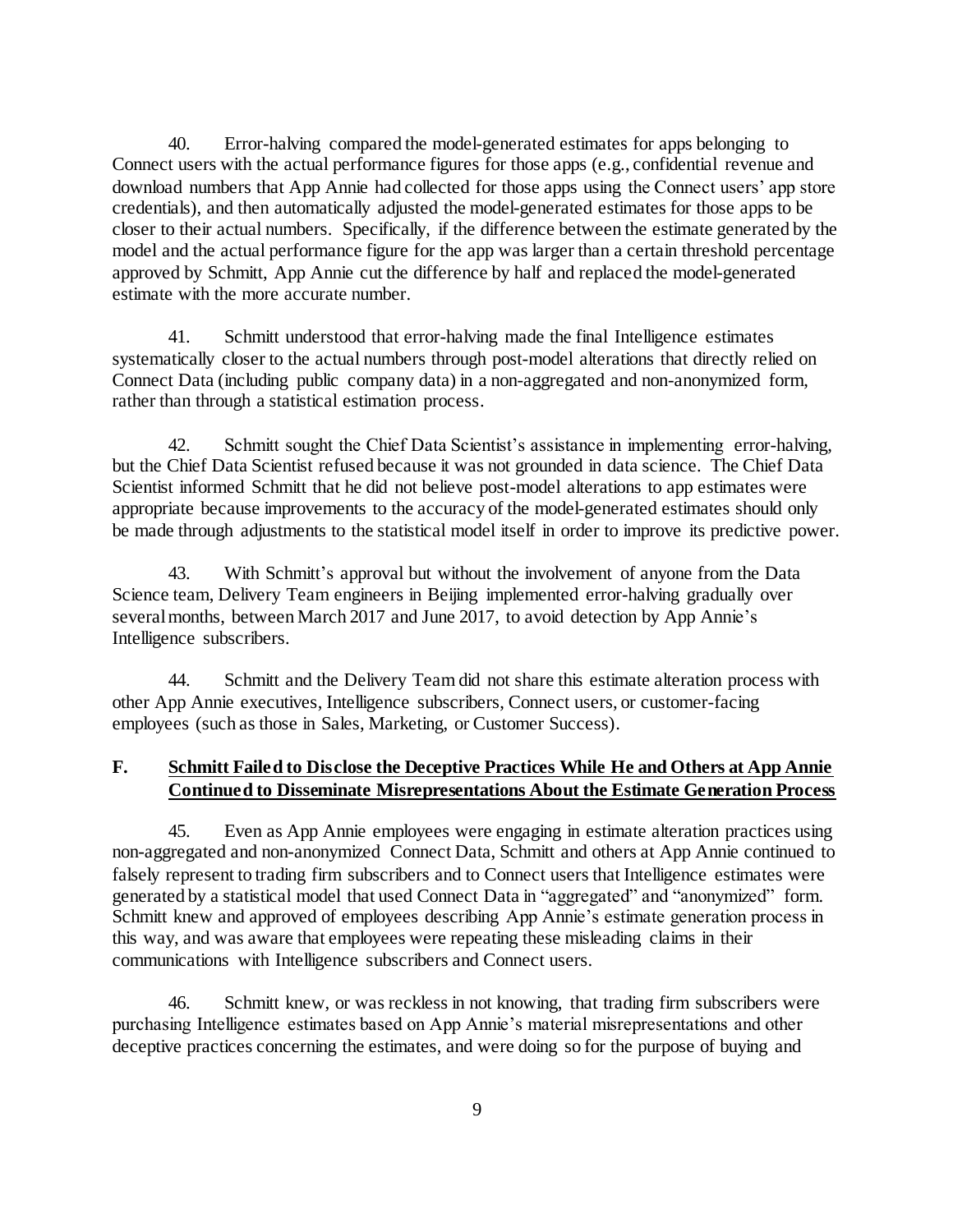selling securities. These trading firm subscribers did in fact buy and sell securities based on App Annie's Intelligence estimates.

47. The above representations by Schmitt and by other App Annie employees were false and misleading because App Annie engaged in the deceptive estimate alteration practices described above, which were approved by Schmitt. These deceptive practices resulted in App Annie selling Intelligence estimates refined using confidential Connect Data to unknowing trading firm subscribers to use in their purchase and sale of securities. Moreover, because this allowed the Company to deliver estimates that were closer to the actual confidential Connect Data, and thus more attractive to subscribers, App Annie was able to retain and grow its customer base and revenue streams.

## **G. App Annie's Board Replaced Schmitt as CEO and App Annie Changed Its Estimate Generation Process**

48. In June 2018, after the Company had learned of the SEC's investigation, App Annie discontinued all post-model estimate alteration practices based on non-aggregated and nonanonymized Connect Data. The Company also began excluding all public company data from its statistical model, consistent with its representations to Intelligence subscribers and Connect users. Around the same time, Schmitt resigned and the Board replaced him as CEO.

49. App Annie eventually implemented a new version of the statistical model underlying the Store Intelligence product that had been proposed by the Chief Data Scientist in or around mid-2016.

50. After he was replaced as CEO, Schmitt served as Chief Strategy Officer until App Annie terminated his employment in January 2020.

#### **VIOLATIONS**

51. As a result of the conduct described above, App Annie and Schmitt violated Section 10(b) of the Exchange Act and Rule 10b-5 thereunder, which prohibit fraudulent conduct in connection with the purchase or sale of securities.

#### **IV.**

In view of the foregoing, the Commission deems it appropriate to impose the sanctions agreed to in Respondents' Offers.

Accordingly, pursuant to Section 21C of the Exchange Act, it is hereby ORDERED that:

A. App Annie and Schmitt cease and desist from committing or causing any violations and any future violations of Section 10(b) of the Exchange Act and Rule 10b-5 thereunder.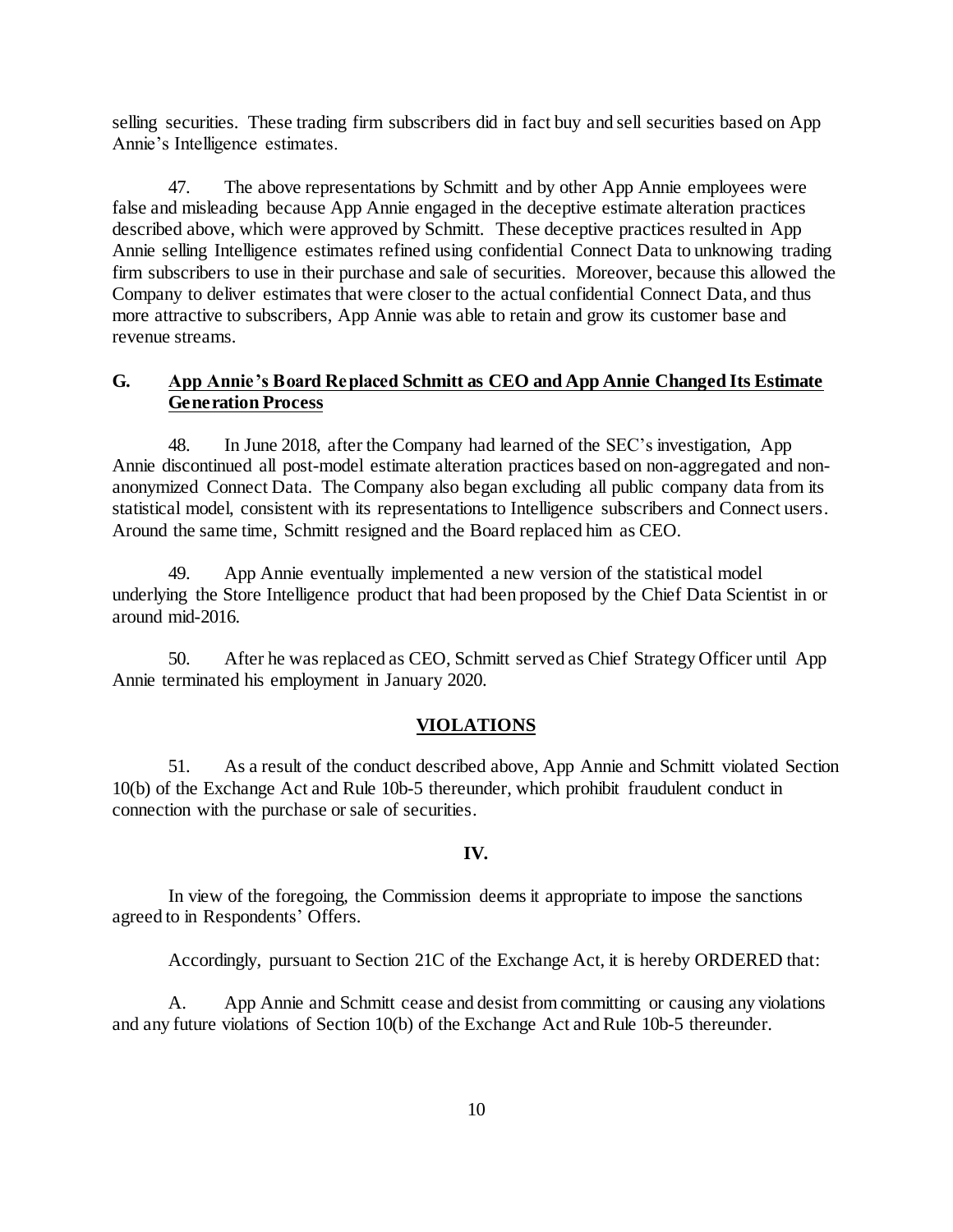B. Schmitt be, and hereby is, prohibited from serving or acting as an officer or director of any issuer that has a class of securities registered pursuant to Section 12 of the Exchange Act [15 U.S.C. § 78l] or that is required to file reports pursuant to Section 15(d) of the Exchange Act [15 U.S.C. § 78o(d)] for a period of three (3) years from the entry of this Order.

- C. App Annie and Schmitt shall each pay a civil money penalty as follows:
	- (1) App Annie shall, within ten (10) days of the entry of this Order, pay a civil money penalty in the amount of \$10,000,000 to the Securities and Exchange Commission for transfer to the general fund of the United States Treasury, subject to Exchange Act Section 21F(g)(3). If timely payment is not made, additional interest shall accrue pursuant to 31 U.S.C. § 3717.
	- (2) Schmitt shall, within ten (10) days of the entry of this Order, pay a civil money penalty in the amount of \$300,000 to the Securities and Exchange Commission for transfer to the general fund of the United States Treasury, subject to Exchange Act Section 21 $F(g)(3)$ . If timely payment is not made, additional interest shall accrue pursuant to 31 U.S.C. § 3717.
	- (3) Payment must be made in one of the following ways:
		- (a) Respondents may transmit payment electronically to the Commission, which will provide detailed ACH transfer/Fedwire instructions upon request;
		- (b) Respondents may make direct payment from a bank account via Pay.gov through the SEC website at [http://www.sec.gov/about/offices/ofm.htm;](http://www.sec.gov/about/offices/ofm.htm) or
		- (c) Respondents may pay by certified check, bank cashier's check, or United States postal money order, made payable to the Securities and Exchange Commission and hand-delivered or mailed to:

Enterprise Services Center Accounts Receivable Branch HQ Bldg., Room 181, AMZ-341 6500 South MacArthur Boulevard Oklahoma City, OK 73169

Payments by check or money order must be accompanied by a cover letter identifying the Respondent, and the file number of these proceedings; a copy of the cover letter and check or money order must be sent to Monique C. Winkler, Division of Enforcement, Securities and Exchange Commission, 44 Montgomery Street, Suite 2800, San Francisco, CA 94104.